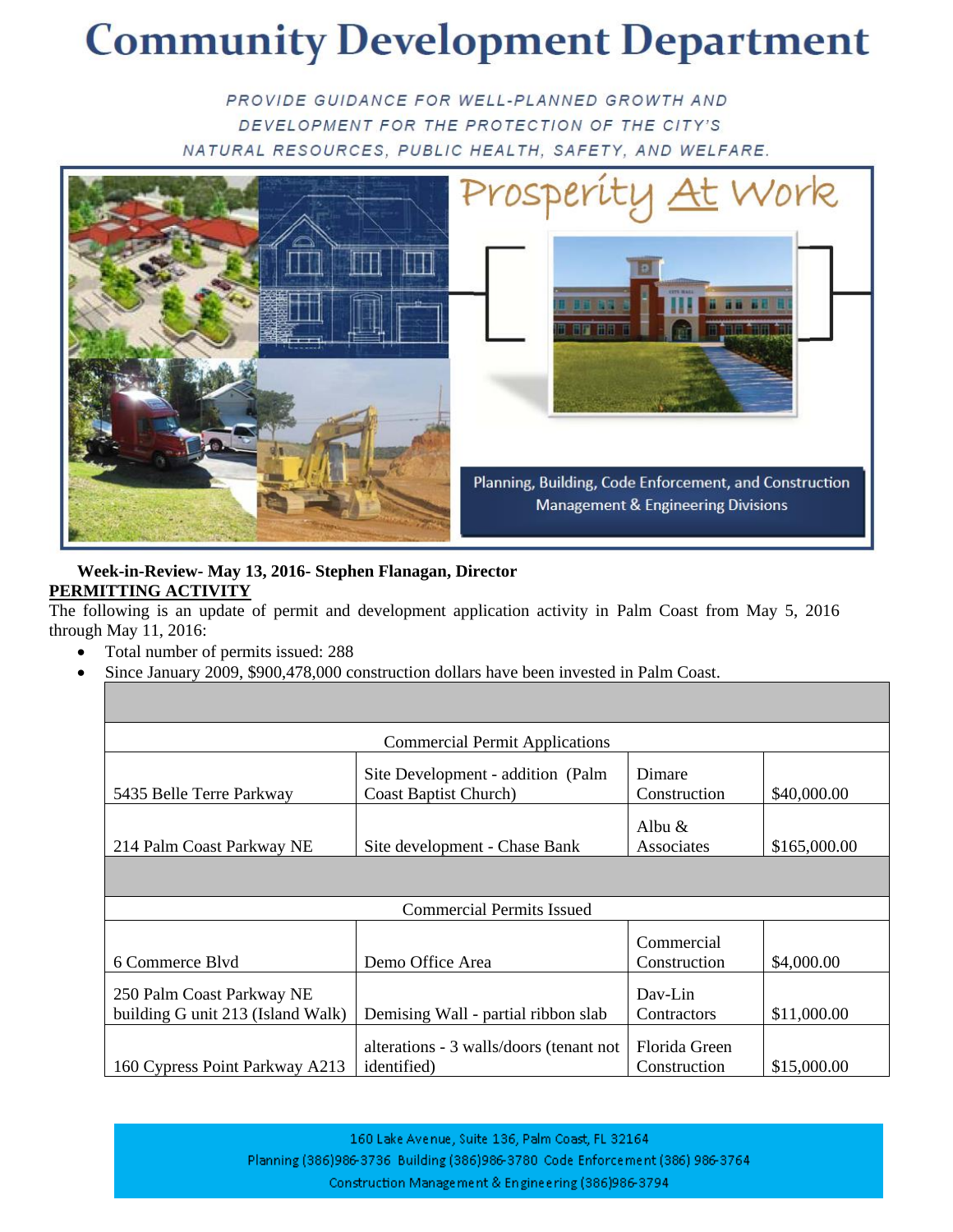| 160 Cypress Point Parkway C201    | <b>Alterations - Perfect Pizza</b> | Speed<br>Construction      | \$85,000.00    |  |  |
|-----------------------------------|------------------------------------|----------------------------|----------------|--|--|
|                                   |                                    |                            |                |  |  |
| 20 Old Kings Road N               | Dollar General                     | Fulcrum<br>Construction    | \$780,000.00   |  |  |
|                                   |                                    | Paulon                     |                |  |  |
| 4873 Belle Terre Parkway          | <b>Aspen Dental</b>                | Construction               | \$700,000.00   |  |  |
|                                   |                                    |                            |                |  |  |
|                                   |                                    |                            |                |  |  |
| <b>Residential Permits Issued</b> |                                    |                            |                |  |  |
|                                   |                                    | A Certified                |                |  |  |
| 4 Lake Placid Place               | Addition                           | Screen                     | \$3,000.00     |  |  |
| 25 Blare Castle Drive             | Addition                           | Dulando Screen             | \$19,000.00    |  |  |
|                                   |                                    | Whitley<br><b>Builders</b> |                |  |  |
| 89 Evans Drive                    | Addition                           | Fontana                    | \$25,000.00    |  |  |
| 27 Ethan Allen Drive              | Addition                           | Construction               | \$22,000.00    |  |  |
|                                   |                                    | Hammock                    |                |  |  |
|                                   |                                    | Home                       |                |  |  |
| 15 Fayette Lane                   | Addition                           | Improvements               | \$16,000.00    |  |  |
|                                   |                                    | Volusia Home               |                |  |  |
| 43 Zonal Geranium Trail           | Addition                           | <b>Building</b>            | \$10,000.00    |  |  |
| 25 Graham Trail                   | Alteration                         | Dulando Screen             | \$10,000.00    |  |  |
|                                   |                                    | <b>Quality First</b>       |                |  |  |
| 135 Cimmaron Drive                | Alteration                         | <b>Builders</b>            | \$4,000.00     |  |  |
| 106 Smith Trail                   | Alteration                         | <b>Screen Concepts</b>     | \$7,000.00     |  |  |
| 24 Riviere Lane                   | <b>Single Family Residence</b>     | <b>Adams Homes</b>         | \$203,000.00   |  |  |
| 39 Fernmill Lane                  | <b>Single Family Residence</b>     | <b>Adams Homes</b>         | \$202,000.00   |  |  |
| 108 Birchwood Drive               | <b>Single Family Residence</b>     | <b>Adams Homes</b>         | \$202,000.00   |  |  |
| 12 Sedgefield Path S              | <b>Single Family Residence</b>     | <b>Adams Homes</b>         | \$289,000.00   |  |  |
| 27 Lancelot Drive                 | <b>Single Family Residence</b>     | <b>Adams Homes</b>         | \$311,000.00   |  |  |
|                                   |                                    | Costa                      |                |  |  |
| 33 Cleveland Court                | <b>Single Family Residence</b>     | Enterprises                | \$362,000.00   |  |  |
| 36 Country Club Harbor Circle     | <b>Single Family Residence</b>     | DR Horton                  | \$293,000.00   |  |  |
| 42 Country Club Harbor Circle     | <b>Single Family Residence</b>     | DR Horton                  | \$309,000.00   |  |  |
| 50 Country Club Harbor Circle     | <b>Single Family Residence</b>     | DR Horton                  | \$294,000.00   |  |  |
| 32 Country Club Harbor Circle     | <b>Single Family Residence</b>     | DR Horton                  | \$224,000.00   |  |  |
| 9 Lewiston Court                  | <b>Single Family Residence</b>     | <b>Everlast Homes</b>      | \$323,000.00   |  |  |
| 105 Willow Oak Way                | <b>Single Family Residence</b>     | <b>Olsen Homes</b>         | \$400,000.00   |  |  |
| 88 Front Street                   | <b>Single Family Residence</b>     | Olsen Homes                | \$3,980,000.00 |  |  |
|                                   |                                    | Palm Coast                 |                |  |  |
| 7 Emerson Drive                   | <b>Single Family Residence</b>     | Homes                      | \$291,000.00   |  |  |
| 37 Russo Drive                    | <b>Single Family Residence</b>     | <b>Seagate Homes</b>       | \$231,000.00   |  |  |
| 67 Selma Trail                    | <b>Single Family Residence</b>     | <b>Seagate Homes</b>       | \$177,000.00   |  |  |
| 87 Karas Trail                    | <b>Single Family Residence</b>     | <b>Seagate Homes</b>       | \$231,000.00   |  |  |
|                                   |                                    |                            |                |  |  |
| <b>Occupancy Permits</b>          |                                    |                            |                |  |  |
|                                   | Atlantic Benefit Consultant -      |                            |                |  |  |
| 1 Florida Park Drive Unit 100     | insurance agency                   | Debra Sephton              |                |  |  |
| 6 Office Park Drive               | Golden Feet - physician office     | Joe Li                     |                |  |  |
|                                   | <b>Flagler County Democratic</b>   |                            |                |  |  |
| 2 Office Park Drive Suite C       | <b>Executive Committee</b>         | Ralph Lightfoot            |                |  |  |